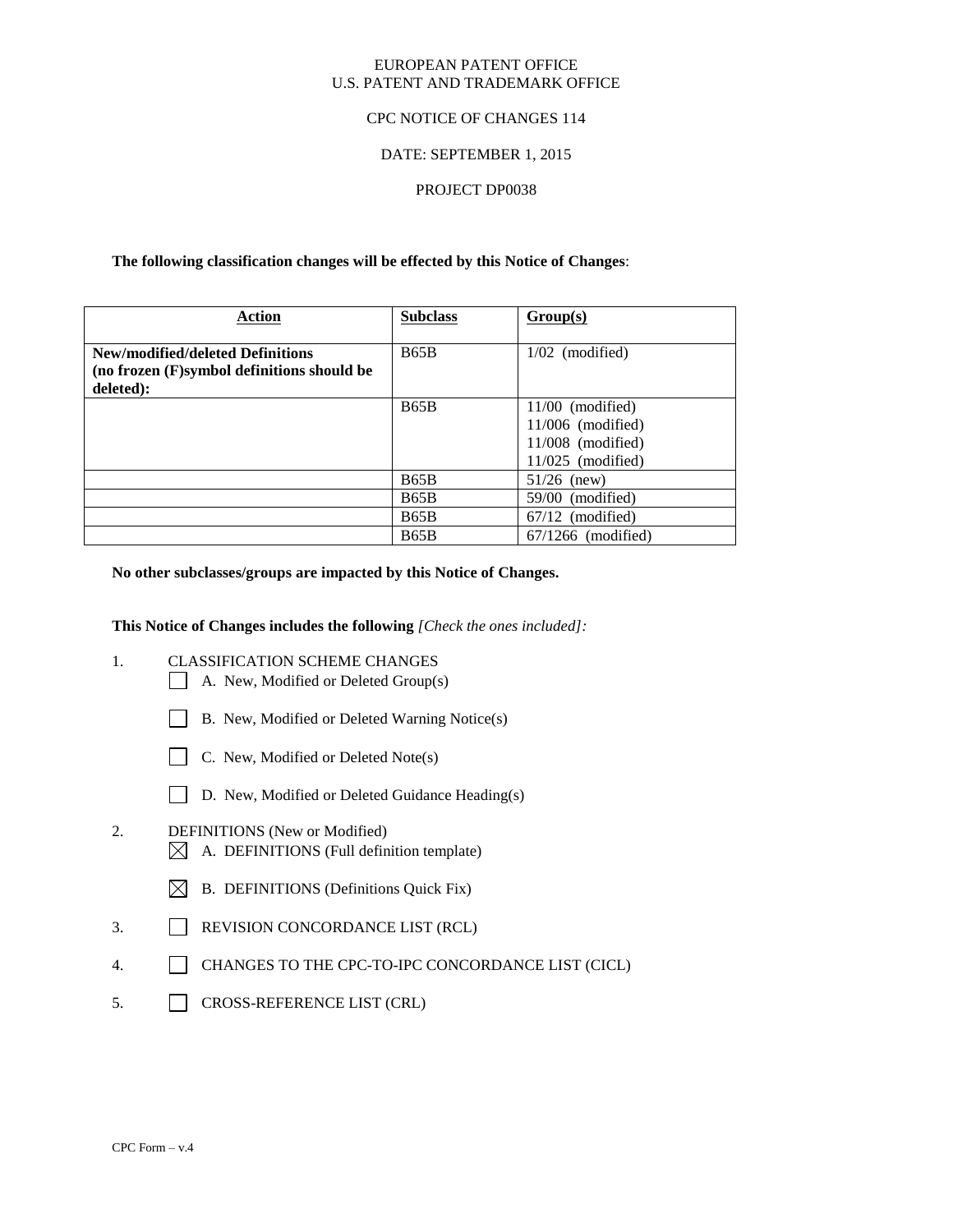DATE: SEPTEMBER 1, 2015

PROJECT DP0038

# **2. A. DEFINITIONS (i.e. new or modified)**

# **B65B1/02**

**Insert the following new Definition statement section.**

# **Definition statement**

*This subclass/group covers:*

Machines incorporating means for making the containers or receptacles from flat, folded, or tubular webs of flexible sheet material, but which containers or receptacles are separated from the web before being filled

# **B65B11/00**

**Insert the following new Informative references section.**

## **Informative references**

*Attention is drawn to the following places, which may be of interest for search:*

| Shaping webs or sheets by stretching | <b>B29C55/02</b> |
|--------------------------------------|------------------|
|--------------------------------------|------------------|

# **B65B11/006**

**Insert the following new Special rules of classification section.**

# **Special rules of classification within this subclass/group**

Documents classified here are additionally classified in B65B2210/14 and its subgroups, provided they apply.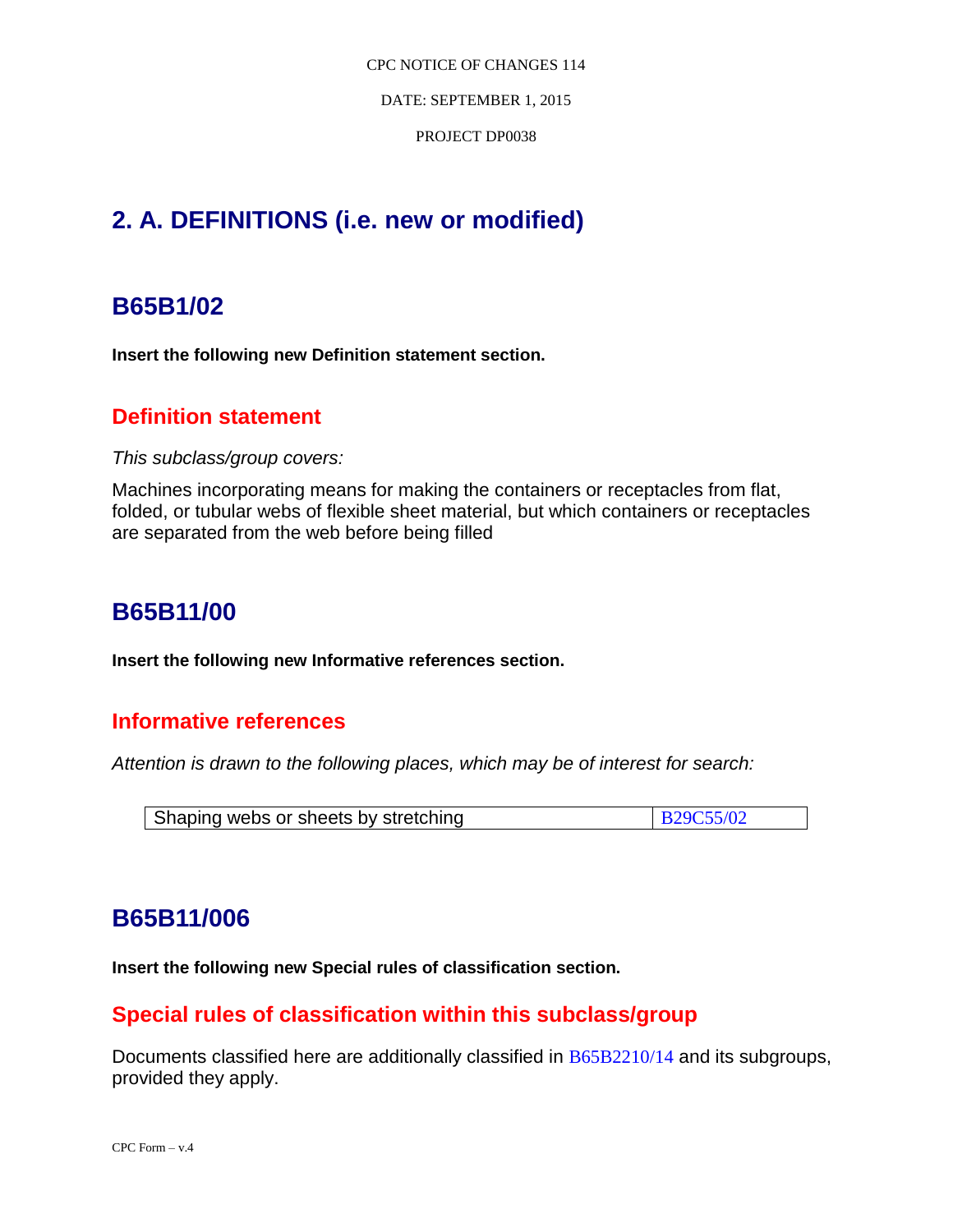### DATE: SEPTEMBER 1, 2015

## PROJECT DP0038

# **B65B11/008**

**Insert the following new Special rules of classification section.**

# **Special rules of classification within this subclass/group**

Documents classified here are additionally classified in B65B2210/14 and its subgroups, provided they apply.

# **B65B11/025**

**Insert the following new Special rules of classification section.**

# **Special rules of classification within this subclass/group**

Documents classified here are additionally classified in B65B2210/14 and its subgroups, provided they apply.

**Insert the following new symbol and text.**

# **B65B51/26**

**Devices specially adapted for producing transverse or longitudinal seams in webs or tubes**

## **Special rules of classification within this subclass/group**

Documents classified here are additionally classified in groups B65B2220/08, B65B2220/10 or B65B2220/12, provided they apply.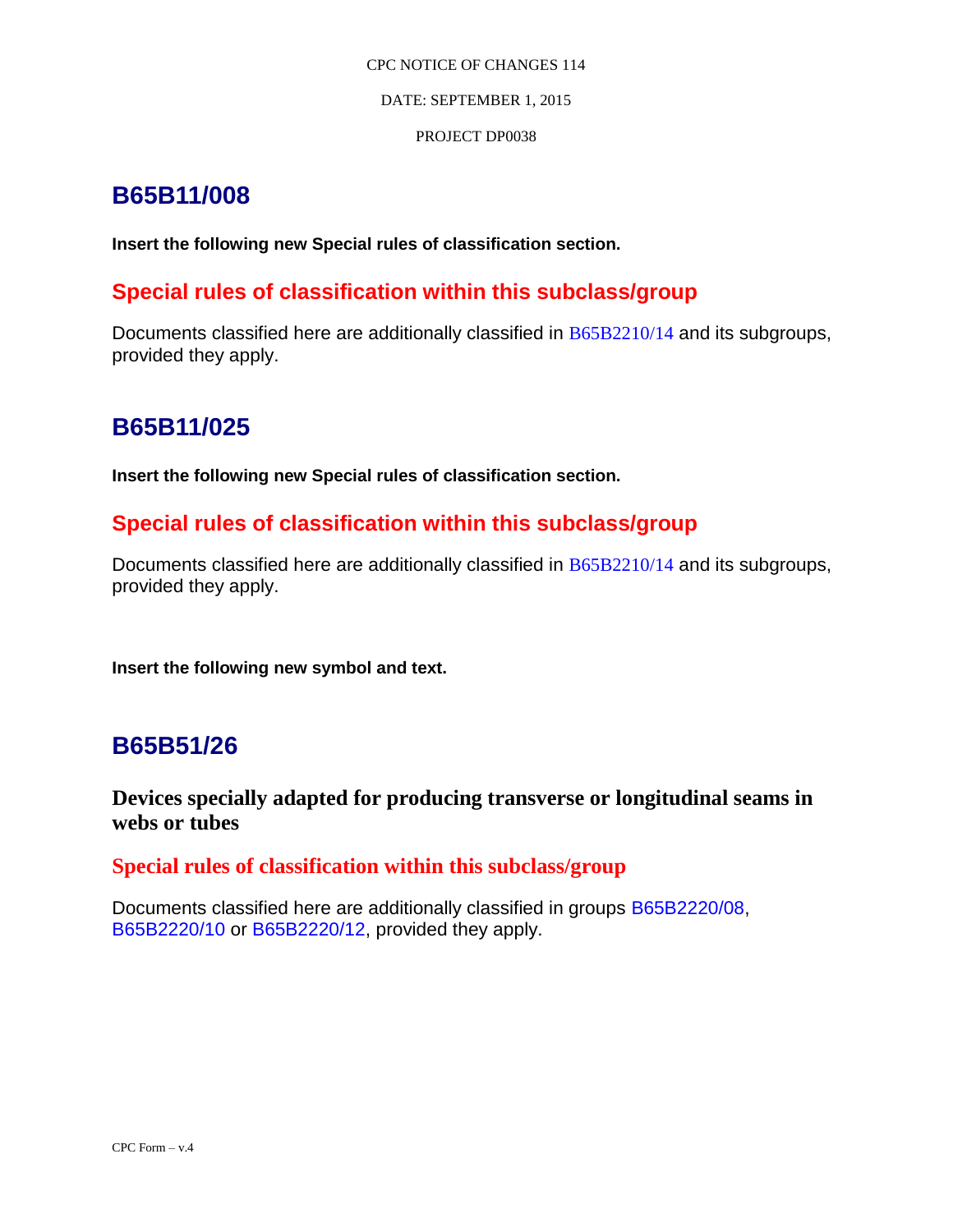DATE: SEPTEMBER 1, 2015

### PROJECT DP0038

# **B65B59/00**

# **Special rules of classification within this group**

**Insert the following two new paragraphs after the first paragraph in the Special rules of classification section.**

Documents classified here are additionally classified in the indexing code B65B2210/04 if relating to customised on-demand packaging.

Machines for packaging articles of different sizes wherein the machine does not undergo any active adjustment are not classified here.

# **B65B67/12**

# **Informative references**

**Insert the following new text as the second row in the Informative references section.**

| Sack holders on hand carts | $\mid$ B62B1/266, |
|----------------------------|-------------------|
|                            | <b>B62B3/106</b>  |